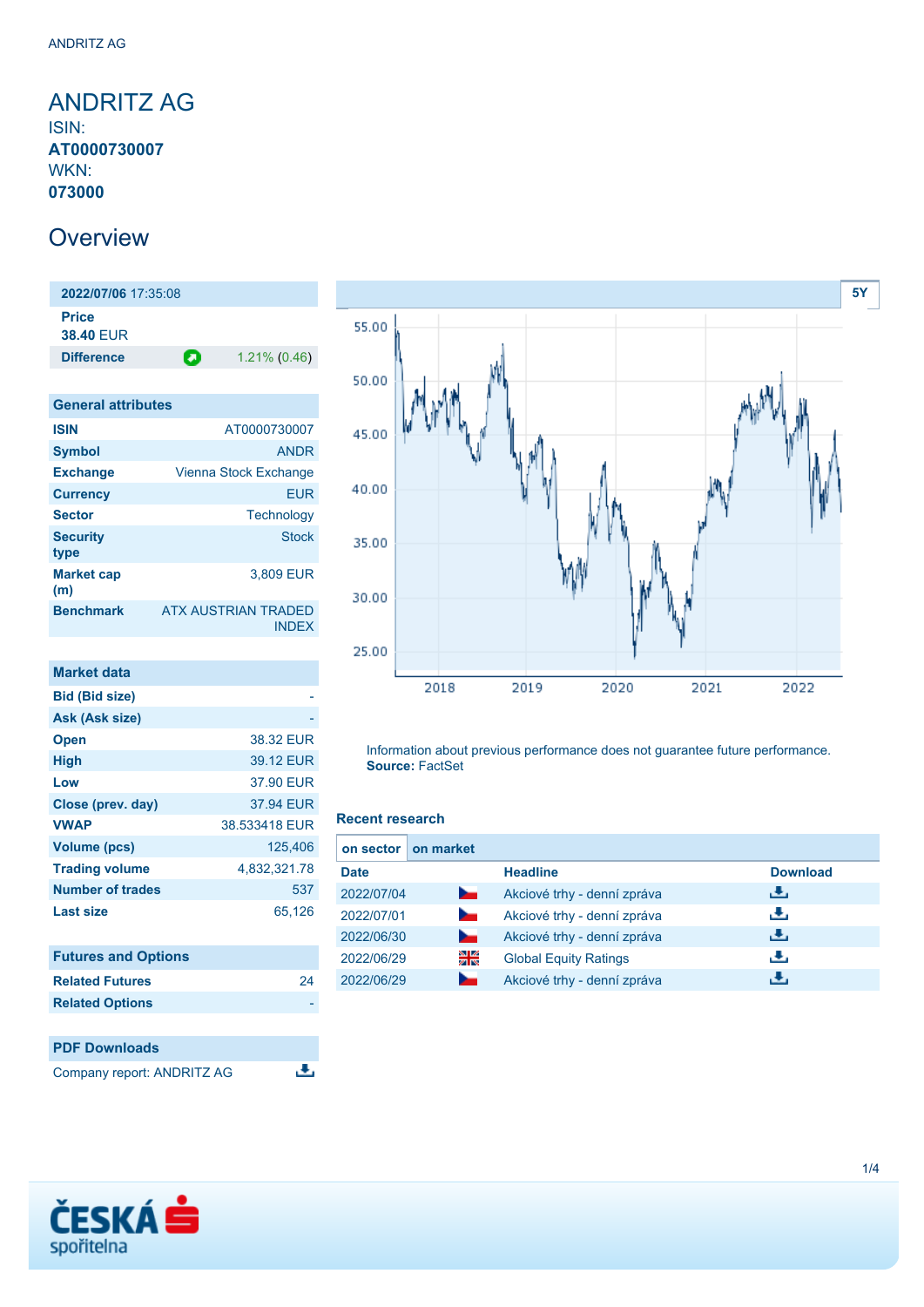# **Details**

**2022/07/06** 17:35:08 **Price 38.40** EUR

**Difference 1.21% (0.46)** 

| <b>General attributes</b> |                                            |
|---------------------------|--------------------------------------------|
| <b>ISIN</b>               | AT0000730007                               |
| <b>Symbol</b>             | <b>ANDR</b>                                |
| <b>Exchange</b>           | Vienna Stock Exchange                      |
| <b>Currency</b>           | <b>EUR</b>                                 |
| <b>Sector</b>             | Technology                                 |
| <b>Security</b><br>type   | Stock                                      |
| <b>Market cap</b><br>(m)  | 3,809 EUR                                  |
| <b>Benchmark</b>          | <b>ATX AUSTRIAN TRADED</b><br><b>INDFX</b> |

| <b>Market data</b>      |               |
|-------------------------|---------------|
| <b>Bid (Bid size)</b>   |               |
| Ask (Ask size)          |               |
| <b>Open</b>             | 38.32 EUR     |
| <b>High</b>             | 39.12 EUR     |
| Low                     | 37.90 EUR     |
| Close (prev. day)       | 37.94 EUR     |
| <b>VWAP</b>             | 38.533418 EUR |
| Volume (pcs)            | 125,406       |
| <b>Trading volume</b>   | 4,832,321.78  |
| <b>Number of trades</b> | 537           |
| Last size               | 65,126        |

| <b>Performance and Risk</b> |  |
|-----------------------------|--|
|-----------------------------|--|

|                   | 6 <sub>m</sub> | 1Y        | <b>3Y</b> |
|-------------------|----------------|-----------|-----------|
| <b>Perf</b> (%)   | $-17.10%$      | $-18.02%$ | $+16.58%$ |
| Perf (abs.)       | $-7.92$        | $-8.44$   | $+5.46$   |
| <b>Beta</b>       | 0.82           | 0.79      | 0.72      |
| <b>Volatility</b> | 37.90          | 31.47     | 33.25     |



Information about previous performance does not guarantee future performance. **Source:** FactSet

| <b>Price data</b>                           |                        |
|---------------------------------------------|------------------------|
| Ø price 5 days   Ø volume 5 days (pcs.)     | 38.30 EUR (155,660)    |
| Ø price 30 days   Ø volume 30 days (pcs.)   | 41.83 EUR (136,562)    |
| Ø price 100 days   Ø volume 100 days (pcs.) | 41.04 EUR (172,095)    |
| Ø price 250 days   Ø volume 250 days (pcs.) | 44.55 EUR (141,621)    |
| <b>YTD High   date</b>                      | 48.98 EUR (2022/02/09) |
| <b>YTD Low   date</b>                       | 33.84 EUR (2022/03/07) |
| 52 Weeks High   date                        | 50.95 EUR (2021/11/04) |
| 52 Weeks Low   date                         | 33.84 EUR (2022/03/07) |

| <b>Arbitrage views</b>       |                |                   |                       |                                 |                            |
|------------------------------|----------------|-------------------|-----------------------|---------------------------------|----------------------------|
| Exchange $\Box$              | <b>Date</b>    | <b>Time Price</b> |                       | <b>Trading</b><br>volume (mio.) | <b>Number of</b><br>trades |
| <b>Xetra</b>                 | 2022/<br>07/06 |                   | 17:35 38.60 EUR       | 0.09                            | 13                         |
| Vienna Stock Exchange        | 2022/<br>07/06 |                   | 17:35 38.40 EUR       | 4.83                            | 537                        |
| Tradegate                    | 20221<br>07/06 |                   | 22:02 38.40 EUR       | 0.05                            | 10                         |
| <b>Stuttgart</b>             | 2022/<br>07/06 |                   | 16:28 38.74 EUR       | 0.00                            | 7                          |
| <b>Prague Stock Exchange</b> | 2022/          |                   | 09:03 989.00 CZK 0.00 |                                 | 1                          |

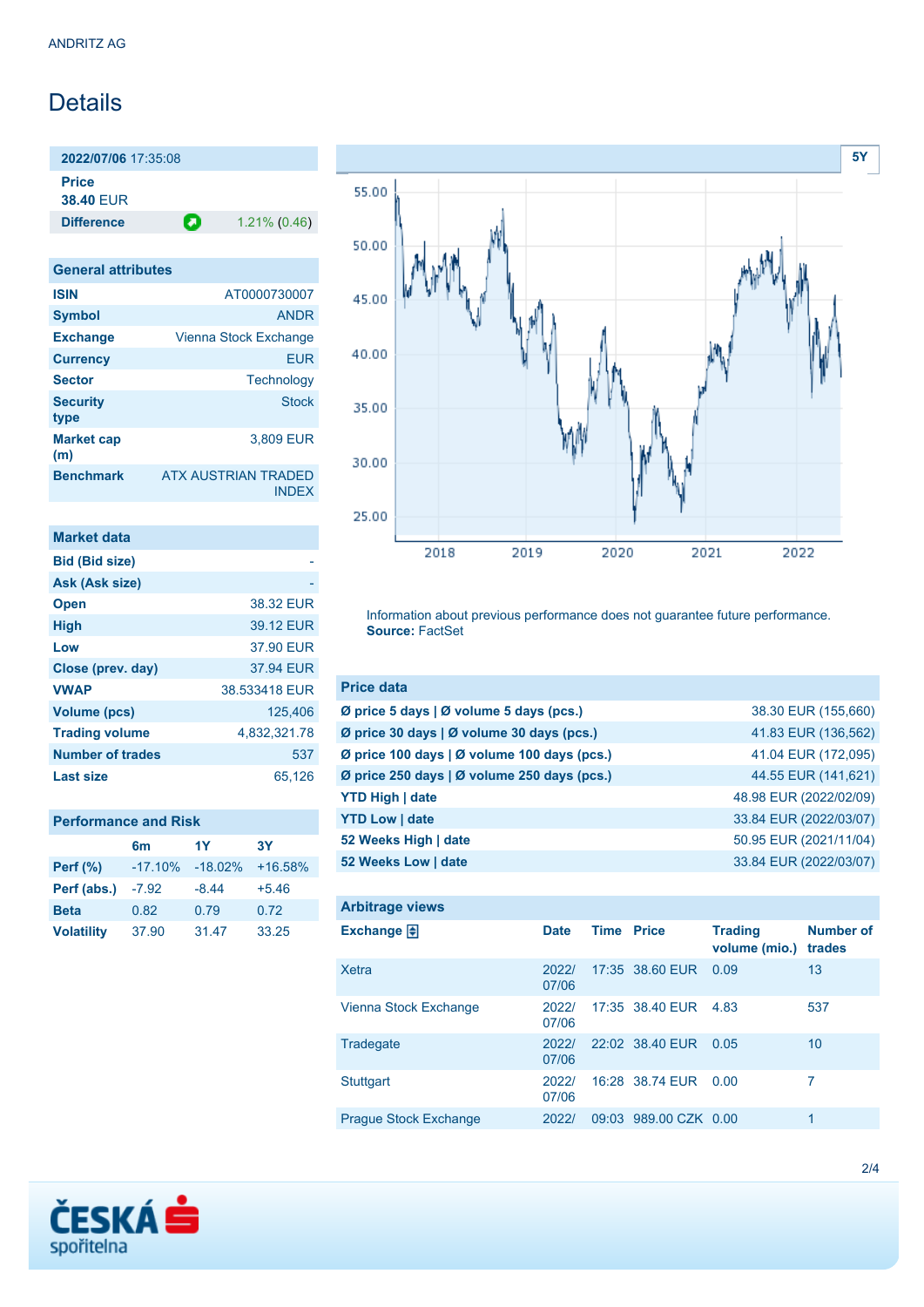|                                                                 | 05/02          |                 |      |                |
|-----------------------------------------------------------------|----------------|-----------------|------|----------------|
| <b>Munich</b>                                                   | 2022/<br>07/06 | 08:03 38.44 EUR | 0.00 | $\mathcal{P}$  |
| <b>London Stock Exchange</b><br><b>European Trade Reporting</b> | 2022/<br>07/06 | 17:30 38.70 EUR | 0.00 | $\overline{2}$ |
| <b>Hanover</b>                                                  | 2022/<br>07/06 | 08:08 38.28 EUR | 0.00 | 1              |
| Hamburg                                                         | 2022/<br>07/06 | 08:08 38.28 EUR | 0.00 | 1              |
| Frankfurt                                                       | 2022/<br>07/06 | 10:13 38.68 EUR | 0.00 | 1              |
| <b>FINRA other OTC Issues</b>                                   | 2022/<br>07/05 | 15:38 39.50 USD | 0.00 | $\overline{2}$ |
| <b>Duesseldorf</b>                                              | 2022/<br>07/06 | 19:30 38.04 EUR | 0.00 | 14             |
| <b>Berlin</b>                                                   | 2022/<br>07/06 | 08:04 38.24 EUR | 0.00 | 1              |